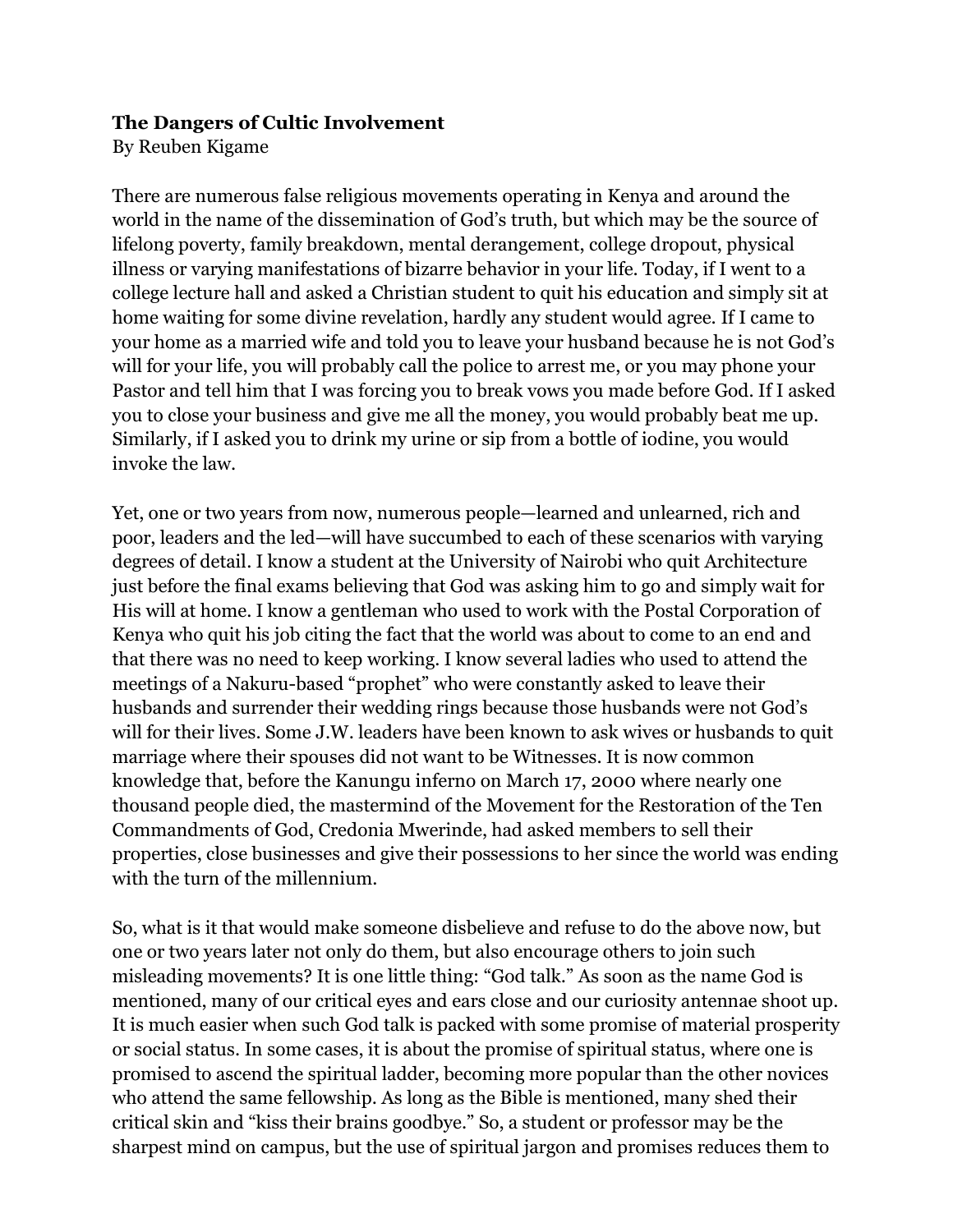zombies. Right here is the importance of studying the Bible regularly so that spiritual quarks and masqueraders do not end up using Bible passages out of context to lure unsuspecting faithful into their webs.

## **Let us quickly cite some of the greatest dangers of involving oneself in a cultic movement:**

**1. Cults can lead you to the grave.** Usually through apocalyptic (end-time) sermons that emphasize the imminent return of Christ, but primarily that the world is about to end, such groups have hypnotized the faithful to drink poison, as in the case in 1978 in Jonestown, Guyana where Jim Jones led 913 people to drink poison in the name of "Holy Communion" at the close of the age. The Kanungu inferno led nearly 1,000 followers of Joseph Kibwetere to their death. Had the House of Yahweh not been busted in Kenya several years ago, many would probably have perished. Some of the cults will seclude people without food or encourage them to undertake endless fasts which end up malnourishing them and/or leading them to death. In a world with suicide bombers who believe they are doing God a favour—educated and uneducated alike—we cannot overstate this point.

**2. Cults can break your home.** In the early 1990's I knew a man in Thika whose wife attended a cultic meeting. She was indoctrinated to the point of seeing her family as enemies of God's mission in her. She left home when her daughter was a couple of months old. When she saw the light, the daughter was nearly ten years. Friends and relatives, the police and other well-wishers had been mobilized in trying to bring her back home to no avail. We have stated above instances where cult groups literally encourage separation and outright divorce. I was speaking in Ang'urai, Teso, several years ago when I was told of a group that was literally tearing homes in the name of God. In some instances, women were encouraged to leave their husbands and become the cult leader's wives. Cults may break your marriage tomorrow.

**3. Cults can make you poor overnight.** The so-called Prosperity Gospel is all over many Christian media houses. Greedy men and women masquerading as ministers of Christ clean people's bank accounts and simply enslave people's incomes in the name of giving to God. Scriptures such as Malachi 2:16 and Luke 6:38–39 are abused to rob thousands of hard-earned cash and other resources. "Give until it hurts" and "Do not give God that which costs you nothing," "Test God and see if He will not bless you" and, more commonly, "Bless the servant of God" are used to con the faithful. The problem is that, as many give away their bus fares, salaries and property, only those who are given prosper, not the givers. The easiest way to get believers on this one is the misuse of the Scripture in Mark 10:29ff where they are told that if they give they will get back sixtyfold and a hundredfold. Once again, many believers are so enticed by the prospect of receiving that they are easily duped into parting with choice resources. We have to be very careful about the numerous deceptions that promise quick returns. The common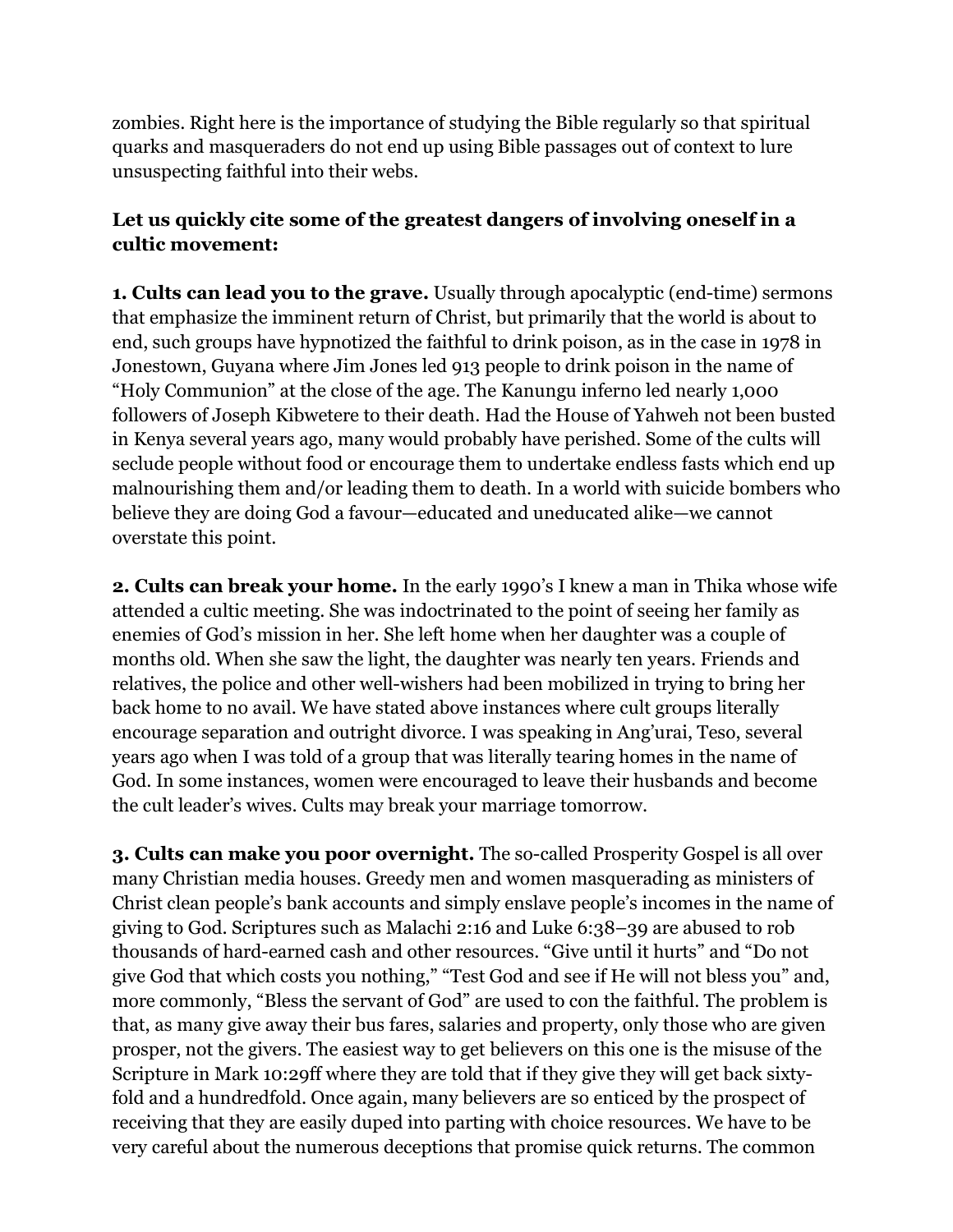English saying suffices here: If a deal is too good, think twice. The reason why a pyramid scheme like DECI deceived many is because it came in the name of God. Beware of cash for prayers. Be vigilant about "planting seed money" and the recent madness of buying repackaged anointing oil. These are economic games, not spiritual investments.

**4. Cults can lead to physical and psychological diseases.** Many living in cult colonies are fed on very poor diets leading to malnutrition. Some professionals, having lived under such cult colonies, end up having serious hallucinations and other mental disorders. Some have become social misfits. In some cases, especially in the Nyanza region of Kenya, some faithful have moved in with cult leaders and contracted HIV AIDS. In Uganda and occasionally in Kenya, the authorities have had to move in and rescue victims of such colonies. Extreme cult behavior has led members to start barking like dogs or roaring like lions in the name of spiritual enlightenment or even heightened experiences of worship. The commonest result, though, for many of the cult victims, is depression, which often leads to death.

Let us close with a few suggestions to contain the dangers of the cults.

**First, parents should begin teaching their children the Word of God from very early.** Bible studies at the family table are the most effective. When children know the Bible in and out, it is very hard for them to be duped. Parents in teaching the Word will be enlightened in God's truth as well.

**Second, everyone should own and read the Bible.** Those with illiterate parents or members of the family should do all they can to contact Bible societies for audio Bibles or the Bible in picture form. Those with visually handicapped children should approach institutions such as the Kenya Union and the Kenya Society for the Blind for Braille lessons so that such children can read the Bible for themselves.

**Third, we must develop a critical mind and learn to question something before believing or adopting it.** Curiosity is one of the commonest luring methods into the cults.

**Last, let us avoid quick fixes and the sheer desire to prosper without working for such prosperity.** We must remember that God is not like an ATM machine. We must learn to worship Him, knowing that He is a God of truth. Most of all, we must run away from groups that seem to entice through stylistics, charismatic dramatics and entertainment. If we love the Word, we will easily detect the counterfeit.

*Reuben Kigame directs Word of Truth Ministries based in Eldoret, Kenya, which "engages in the defence of the Christian faith before critics and opponents of the same."*